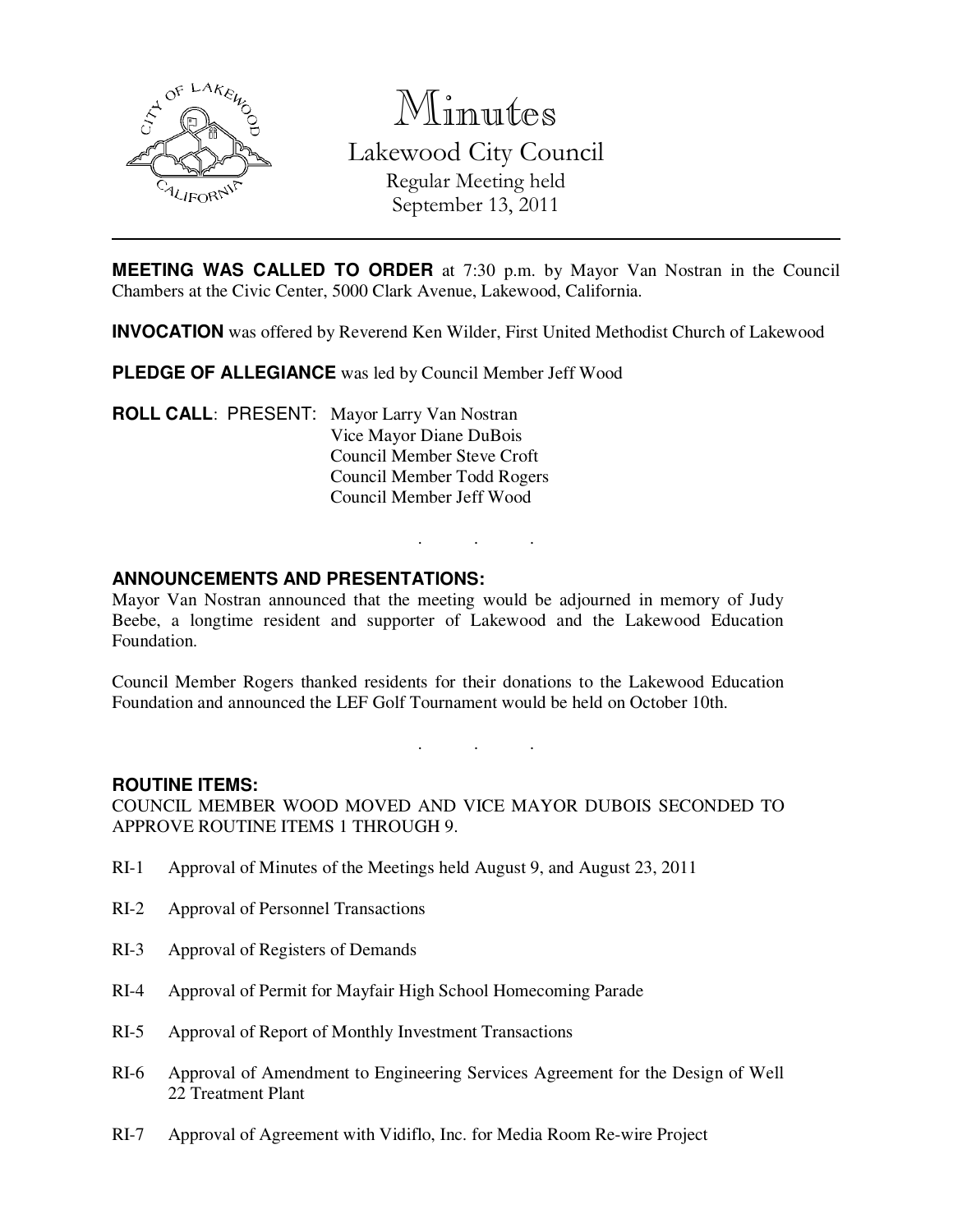City Council Minutes September 13, 2011 Page 2

#### **ROUTINE ITEMS:** Continued

RI-8 Approval of Microsoft Outlook Exchange Training

RI-9 Rescinding Approval of Agreement with Alembic NPI, LLC

UPON ROLL CALL VOTE, THE MOTION WAS APPROVED:

AYES: COUNCIL MEMBERS: Rogers, Croft, Wood, DuBois and Van Nostran NAYS: COUNCIL MEMBERS: None

### **1.1 • CDBG PROGRAM CONSOLIDATED ANNUAL PERFORMANCE AND EVALUATION REPORT**

. . .

Assistant Director of Community Development Patrick McGuckian gave a presentation based on the memo in the agenda and stated Federal regulations for Community Development Block Grant recipients required the preparation of an annual performance report. The Consolidated Annual Performance and Evaluation Report (CAPER) documented the City's progress in meeting local priorities and goals during the program year and, as part of the process, a Citizen Participation Plan required the conduct of a public hearing for any citizen input. It was the recommendation of staff that the City Council hold a public hearing, and direct staff to submit the CAPER to the local office of the U.S. Department of Housing and Urban Development, along with any public comments received.

Mayor Van Nostran opened the public hearing at 7:40 p.m. and called for anyone in the audience wishing to address the City Council on this matter. There was no response.

COUNCIL MEMBER ROGERS MOVED AND COUNCIL MEMBER CROFT SECONDED TO APPROVE STAFF'S RECOMMENDATIONS. UPON ROLL CALL VOTE, THE MOTION WAS APPROVED:

AYES: COUNCIL MEMBERS: Rogers, Croft, Wood, DuBois and Van Nostran NAYS: COUNCIL MEMBERS: None

# **1.2 • AWARD OF BID FOR PURCHASING BID 13-11, ONE UNIT ROSS CARBONITE 1-16 SWITCHER**

. . .

Administrative Services Director Diane Perkin presented a report based on the memo in the agenda and stated two sealed bids had been received for the purpose of acquiring a Ross Carbonite 1-16 Switcher for the City's cable television studio, which would allow the studio to transition from the existing analog system to digital. It was the recommendation of staff that the City Council authorize the purchase of one Ross Carbonite 1-16 switcher from the low bidder, VTP, Inc. in the amount of \$25,565.54.

Mayor Van Nostran opened the public hearing at 7:42 p.m. and called for anyone in the audience wishing to address the City Council on this matter. There was no response.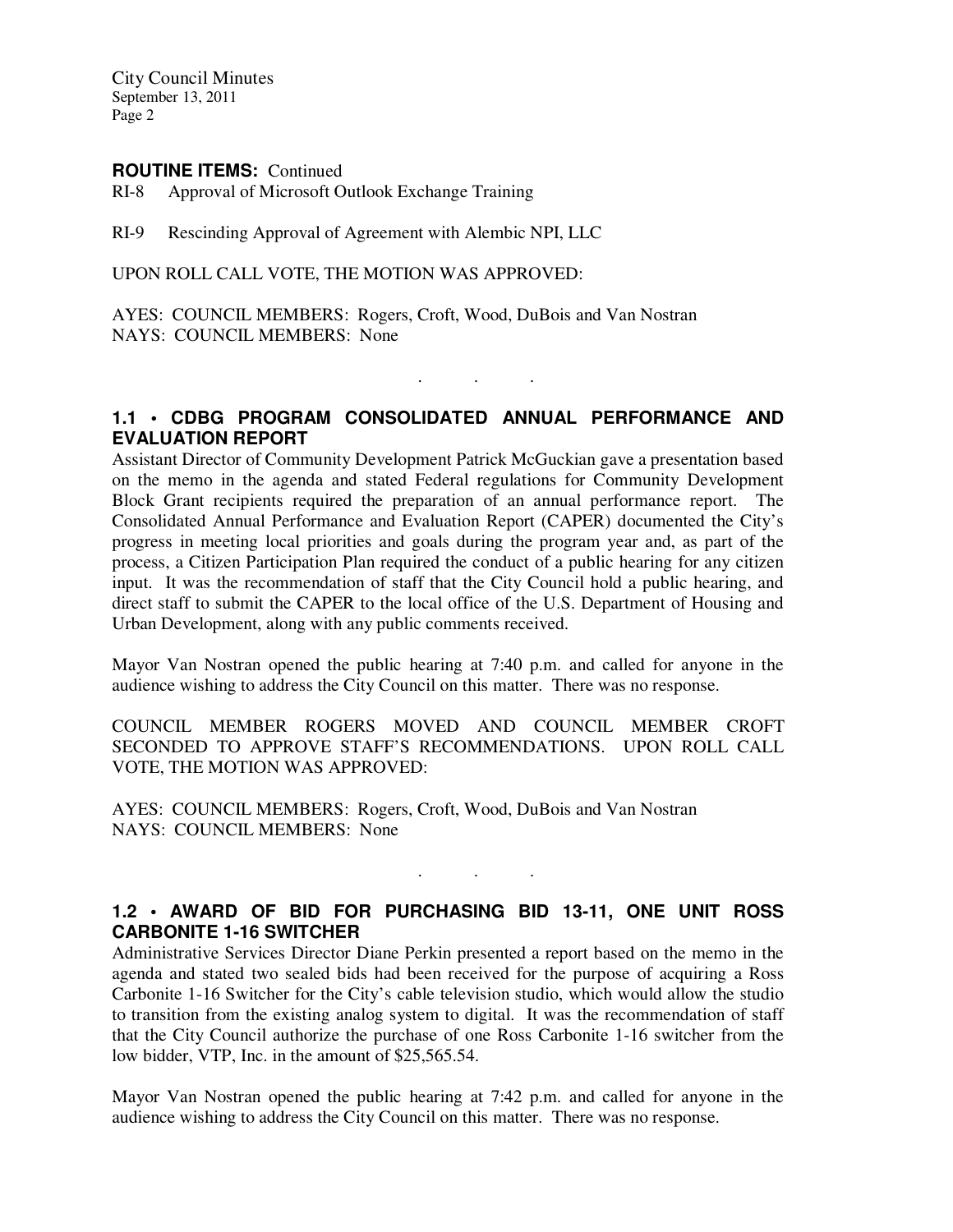#### **1.2 • AWARD OF BID FOR PURCHASING BID 13-11, ONE UNIT ROSS CARBONITE 1-16 SWITCHER** - Continued

COUNCIL MEMBER WOOD MOVED AND VICE MAYOR DUBOIS SECONDED TO APPROVE THE PURCHASE FROM VTP, INC. UPON ROLL CALL VOTE, THE MOTION WAS APPROVED:

AYES: COUNCIL MEMBERS: Rogers, Croft, Wood, DuBois and Van Nostran NAYS: COUNCIL MEMBERS: None

# **1.3 • AWARD OF BID FOR PURCHASING BID 14-11, ONE 2011 CHEVROLET SILVERADO 2500 HD WITH SERVICE BODY**

. . .

The Director of Administrative Services made a presentation based on the memo in the agenda and stated that four bids that been received for the purchase of one Chevrolet Silverado 2500 HD with service body. It was the recommendation of staff that the City Council authorize the purchase of the vehicle from the low bidder, George Chevrolet, in the amount of \$49,337.49.

Responding to questions from Council Rogers, Ms. Perkin stated that the purchase was eligible for use of AQMD grant funds because it was a CNG fueled vehicle. She reported that a bid package had been provided to Harbor Chevrolet in Lakewood, but they had not submitted a bid for this item.

Mayor Van Nostran opened the public hearing at 7:46 p.m. and called for anyone in the audience wishing to address the City Council on this matter.

Ryan McMicheal inquired about purchasing from local vendors. Council Member Rogers advised that the only Chevrolet dealer in Lakewood was Harbor Chevrolet and they had not responded to the invitation to submit a bid.

COUNCIL MEMBER CROFT MOVED AND VICE MAYOR DUBOIS SECONDED TO CLOSE THE PUBLIC HEARING AND APPROVE THE PURCHASE OF ONE CHEVROLET SILVERADO 2500 HD WITH SERVICE BODY FROM GEORGE CHEVROLET. UPON ROLL CALL VOTE, THE MOTION WAS APPROVED:

AYES: COUNCIL MEMBERS: Rogers, Croft, Wood, DuBois and Van Nostran NAYS: COUNCIL MEMBERS: None

# **1.4 • ORDINANCE NO. 2011-9; REGARDING EMERGENCY SERVICES AND ORGANIZATIONAL RESPONSIBILITIES**

. . .

Recreation and Community Services Director Lisa Litzinger made a presentation based on the memo in the agenda and stated as part of the City's ongoing Emergency Preparedness program, staff was presenting an update to the City's Emergency Services and Emergency Organization ordinance. The proposed ordinance would bring the existing policies up to date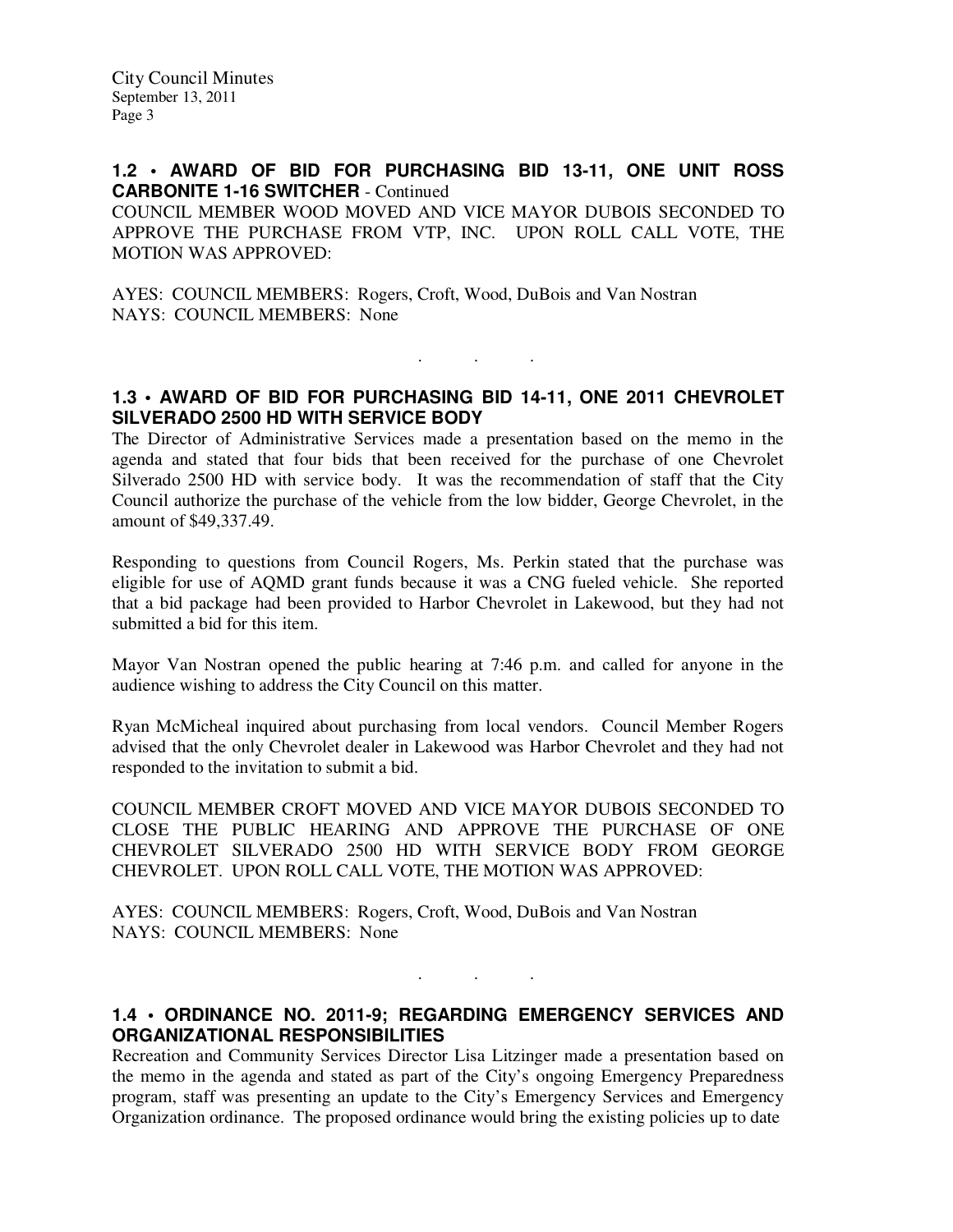**1.4 • EMERGENCY SERVICES & ORGANIZATIONAL RESPONSIBILITIES** – Cont. by incorporating changes in the law and be compliant with NIMS, the National Incident Management System. It was the recommendation of staff that the City Council introduce the proposed ordinance for Emergency Services.

Responding to a question from Mayor Van Nostran, Ms. Litzinger stated by having MOU's in place with local vendors, following a disaster the City would have priority access to supplies and equipment, with the ability to make payment later.

Council Member Croft stated that good progress was being made in training the staff and our residents to respond in the event of a disaster. He noted the success of the CERT training program and inquired if the City would be participating in the Great Shake Out. Ms. Litzinger responded by stating that Lakewood's staff would be participating in the Shake Out to be held on October 20th.

Council Member Wood noted that September was National Preparedness Month and complimented Community Services Manager Karen Plantz for her work on the City's emergency preparedness programs.

Mayor Van Nostran opened the public hearing at 8:00 p.m. and called for anyone in the audience wishing to address the City Council on this matter. There was no response.

ORDINANCE NO. 2011-9; AN ORDINANCE OF THE CITY COUNCIL OF THE CITY OF LAKEWOOD REGARDING EMERGENCY SERVICES AND ORGANIZATIONAL RESPONSIBILITIES RELATING THERETO was read by title by Mayor Van Nostran.

UPON ROLL CALL VOTE, THE MOTION WAS APPROVED:

AYES: COUNCIL MEMBERS: Rogers, Croft, Wood, DuBois and Van Nostran NAYS: COUNCIL MEMBERS: None

. . .

# **2.1 • SECOND READING AND ADOPTION OF ORDINANCE NO. 2011-8; DETERMINING COMPLIANCE WITH VOLUNTARY ALTERNATIVE REDEVELOPMENT PROGRAM**

City Attorney Steve Skolnik stated that the California State Supreme Court had issued a stay on legislation impacting redevelopment, including that which necessitated the proposed ordinance. Noting that a decision was expected by January, 2012, he advised that the City Council continue or table the second reading and adoption of the proposed ordinance until such time as a decision was rendered by the Supreme Court.

COUNCIL MEMBER CROFT MOVED AND VICE MAYOR DUBOIS SECONDED TO TABLE ORDINANCE NO. 2011-8 PENDING A REDEVELOPMENT DECISION BY THE CALIFORNIA SUPREME COURT.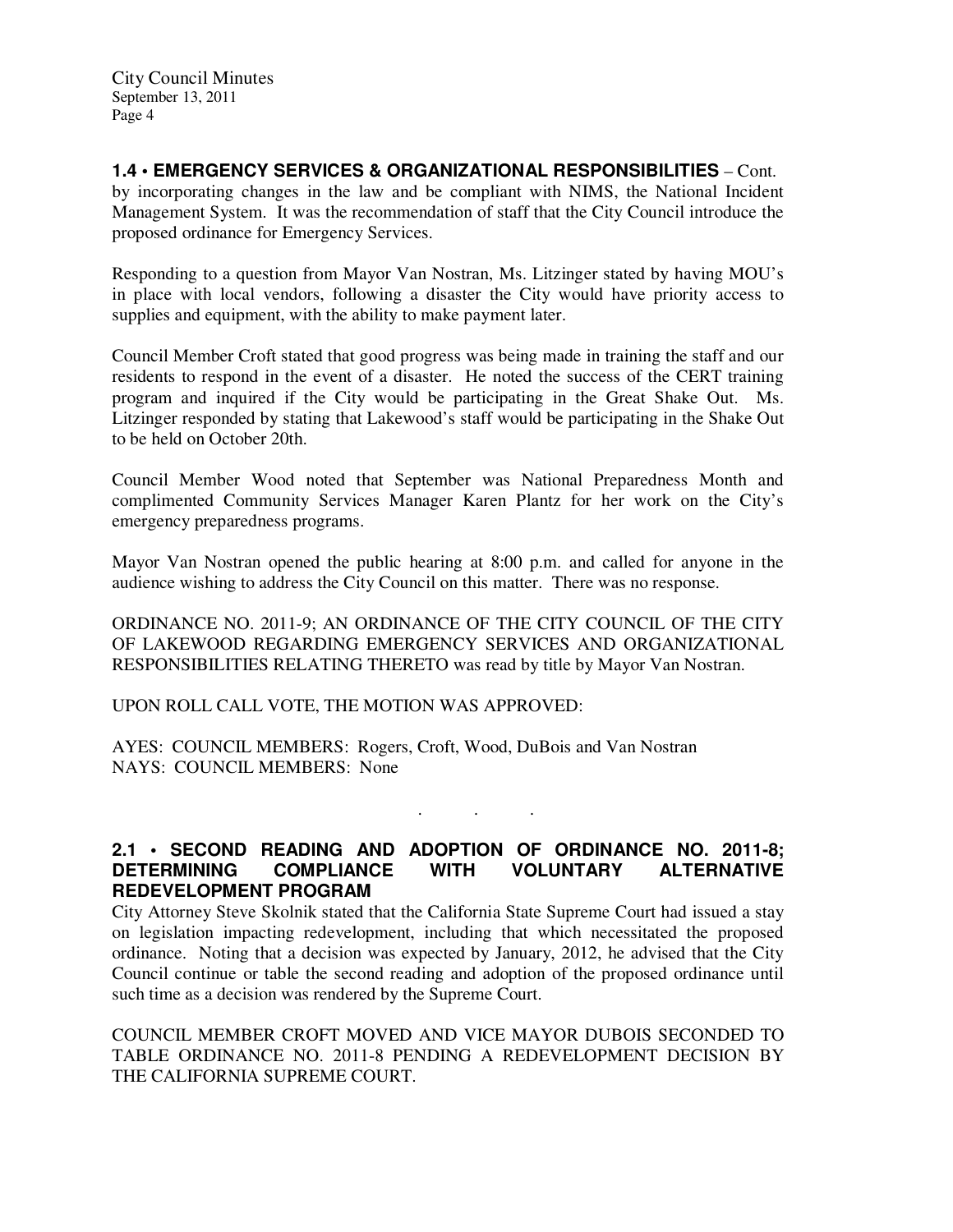### **2.1 • ORDINANCE NO. 2011-8; DETERMINING COMPLIANCE WITH VOLUNTARY ALTERNATIVE REDEVELOPMENT PROGRAM** - Continued UPON ROLL CALL VOTE, THE MOTION WAS APPROVED:

. . .

AYES: COUNCIL MEMBERS: Rogers, Croft, Wood, DuBois and Van Nostran NAYS: COUNCIL MEMBERS: None

# **3.1 • 2011 FALL-WINTER RECREATION PROGRAMS**

The Director of Recreation and Community Services displayed slides and made a presentation based on the memo in the agenda. She reported the registration was now under way for programs offered through the Fall/Winter Recreation Catalog, which included over 500 classes. She highlighted some of the popular programs, such as the After School Activity Zone, the FUN-tastic Family Nights, and Family Camp. She noted that 55 colleges would be represented at this year's College Fair, and that the Lollipop Lane Holiday Boutique would feature over 115 arts and crafts booths. She concluded by stating that over 4,000 participants were expected during this Fall/Winter session.

Council Member Rogers stated that the City Council was extraordinarily proud of Lakewood's recreational programming.

. . .

### **3.2 • AGREEMENT FOR PRINT AND MAIL, AND ON-LINE BILL PAY SERVICES**

The Director of Administrative Services displayed slides and made a presentation based on the memo in the agenda. She stated that the company that had been printing and mailing the City's utility bills for the past two years had advised that they would be moving out of state. Another local company, InfoSend, had indicated that they would be able to provide all of the print and mail services the City was currently receiving, with the additional option for on-line bill pay, for approximately 13 percent less than the current contract. She noted that there were also paperless billing and auto-pay features which could be implemented at a later date. It was the recommendation of staff that the City Council authorize the execution of an agreement with InfoSend for print and mail services, and on-line bill pay.

Mayor Van Nostran inquired if InfoSend had experienced any security breach problems with their online bill pay system. Ms. Perkin replied that as specialists in providing that type of service, the company had an extremely secure system.

Responding to a question from Council Member Croft, Ms. Perkin stated that there was a system already in place for contacting a specified second party in the event of an account delinquency.

Council Member Wood asked about the process for paperless billing. Ms. Perkin responded that following some further feedback and analysis, staff would be ready to implement this feature, which would provide subscribers with an email notification when a bill was due. She noted that surveys had shown that only about 30 percent of customers for most systems elected to make use of the online payment features.